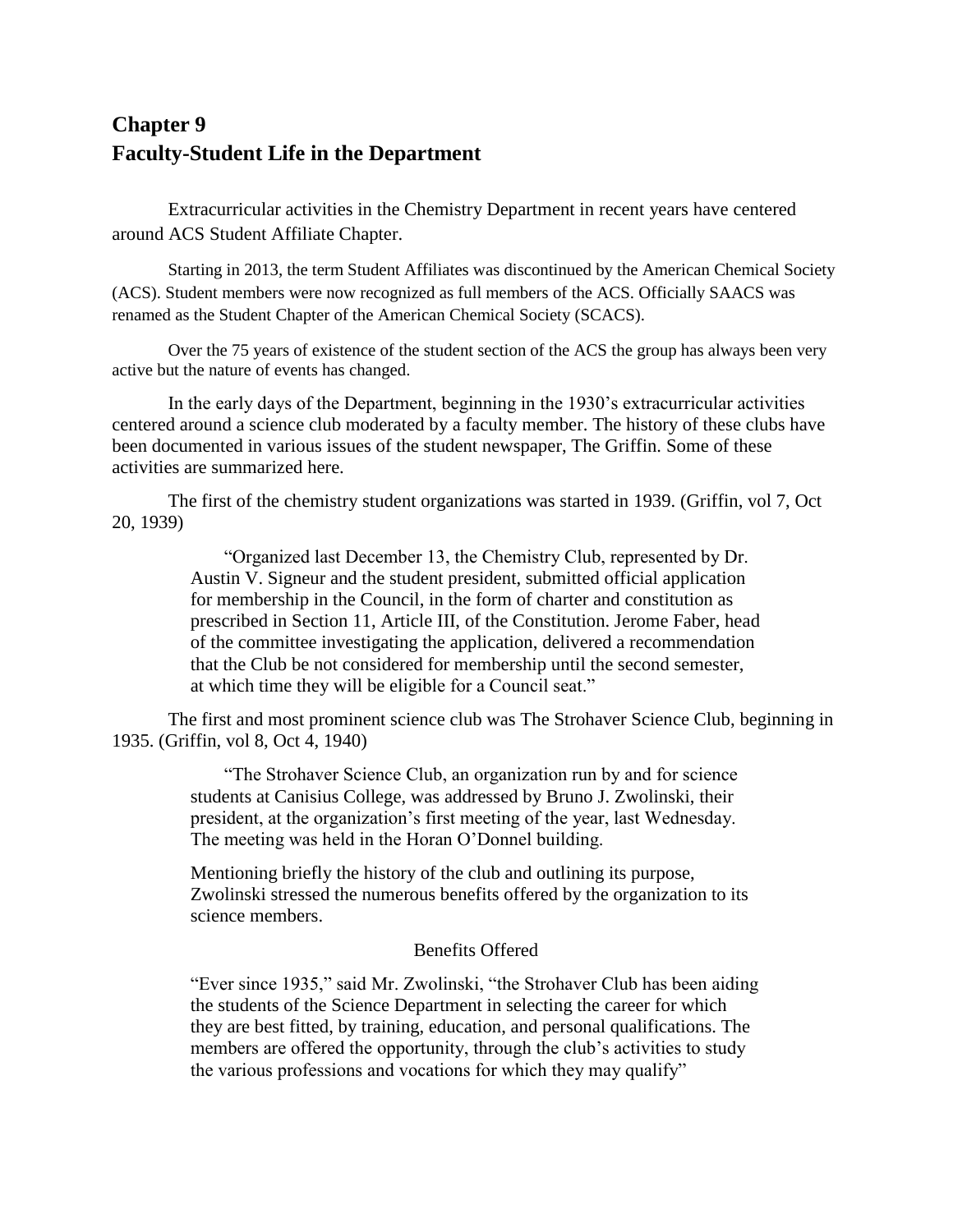#### **Speakers**

An important function of the organization is the sponsoring of addresses by eminent men in various scientific fields. These men give explanations of the nature of their work, its advantages, disadvantages, and requirements. These lectures are supplemented by the showing of films, slides, and visits to industrial plants.

### Opportunities Offered

Mr. Zwolinski explained that the prime purpose of the club is to stimulate the students' interest in scientific endeavor. Its members are offered the opportunity of doing original work in the well-equipped laboratories of the Horan O'Donnel science building. They may also act as assistants to the faculty members in any work in which they may be engaged.

#### Membership

Strohaver membership is open to all students enrolled in science, but the right to hold office and to vote is accorded only to those members who maintain a scholastic average of at least eighty percent during the year. These privileged members are known as fellows.

#### **Officers**

President Zwolinski announced that students wishing membership in the club should attend the next meeting or contact one of the club's officers. These officers include: Leonard Ambroski, secretary; George Trum, Treasurer; Peter Jackson and Casmir Pietraszek, sergeants-at-arms; Austin C. McTigue, Ph.D., professor of Physics, is acting as moderator of the club."

Another article in the newspaper emphasized the importance of students being exposed to chemistry alumni. (Griffin, vol 9, Oct 4, 1940)

> "According to Father Brown, Chemistry Department head, junior and senior chemistry majors must attend all meetings of the alumni and undergraduate societies. All lectures heard will be discussed in Chemistyr 50 (Introduction to Chemical Research). The compulsory attendance ruling affords the students an opportunity to meet the alumni chemists.

> Mr. William B. Foley of the Research Advisory Service of the Liberty Bank, spoke at the October  $6<sup>th</sup>$  meeting of the Alumni Chemistry Club. His subject was "Industry's Challenge to Research.""

In 1943, the Student Affiliates of the American Chemical Society was first introduced. (Griffin, vol 10, issue 9, Feb 19, 1943).

> "Under the direction of Father T. Joseph Brown, S.J., chairman of the Department of Chemistry, a new group of student chemists has been organized. The Student Affiliates of the American Chemical Society, as well as attendance ath the national meetings of the society.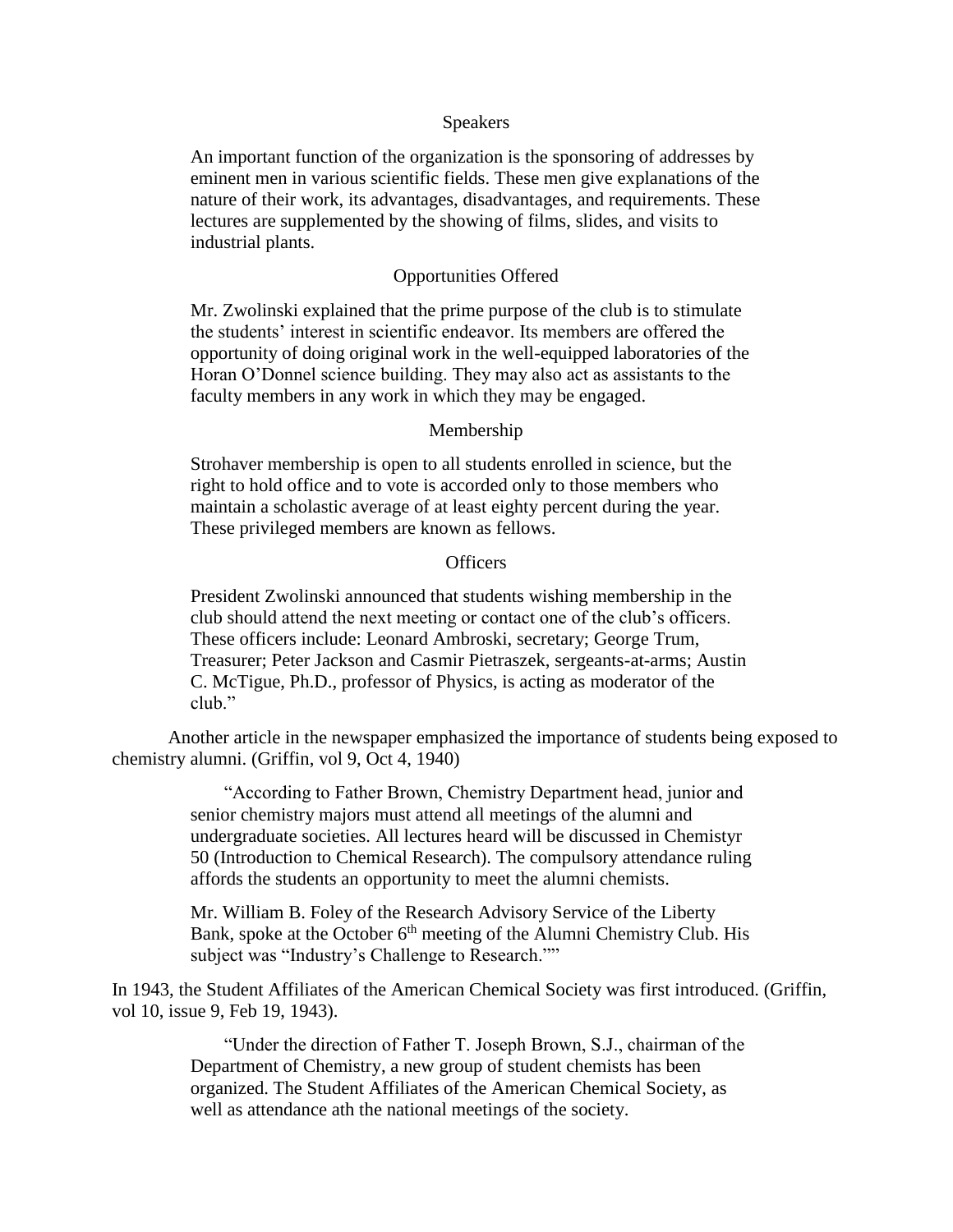Dr. Liberatore, before his departure for Columbia University, and Father Brown, were instrumental in the formation of the group.

Following is a list of the present Students affiliated.: Samuel Albert, Lonard Ambroski, Walter Brauer, James Caher, Stephen Shmielowski, Paul Corcoran, Edward Golibersuch, Rudolph Grandits, Louis J. Gugliuzza, William Kenline, William Kirchgessner, Walter Kosiba, Edgar Langenstein, Eugene Lorence, Jerome Mruk, Raymond Osgood, Francis Sayles, Michael Syracuse, John Szymanski, Kenneth Walters and Walter Ziemba."

The Board of Directors of the AMERICAN CHEMICAL SOCIETY in accordance with the By-Laws of the Society hereby recognize the formation of the<br>Cancer bothys Chapter of Student Affiliates Washington, D. C. Tex K Trolich Charles to Tax April 19, 1943

As documented by student newspaper accounts, the principle activities of the SAACS was organization and attendance at lectures presented by prominent chemists. (Griffin, vol 12, issue 6, Jan 19, 1945)

> "Public lectures and activities of the Student Affiliates of the American Chemical Society predominate on the calendar for the science students as the fourth quarter gets under way. Last Wednesday evening, January  $17<sup>th</sup>$ , the college students enjoyed a talk on "The Viscose Process", delivered by Dr. Emmette R. Isard of E. I. du Pont de Nemours. On Thursday evening, February 15<sup>th</sup>, Dr. H. A. Bruson of Rohm and Haas Co., will present a lecture on "The Chemistry of Acrylonitrile". This particular lecture will be in conjunction with the Western New York Sector of the American Chemical Society and will be presented here at the college. Dinner will precede the lecture. The highlight of this series of talks will be on Wednesday, February 21<sup>st</sup>, when Dr. Hugh S. Taylor of Princeton University will speak on "Kinetics of Reactions in High Polymer Systems".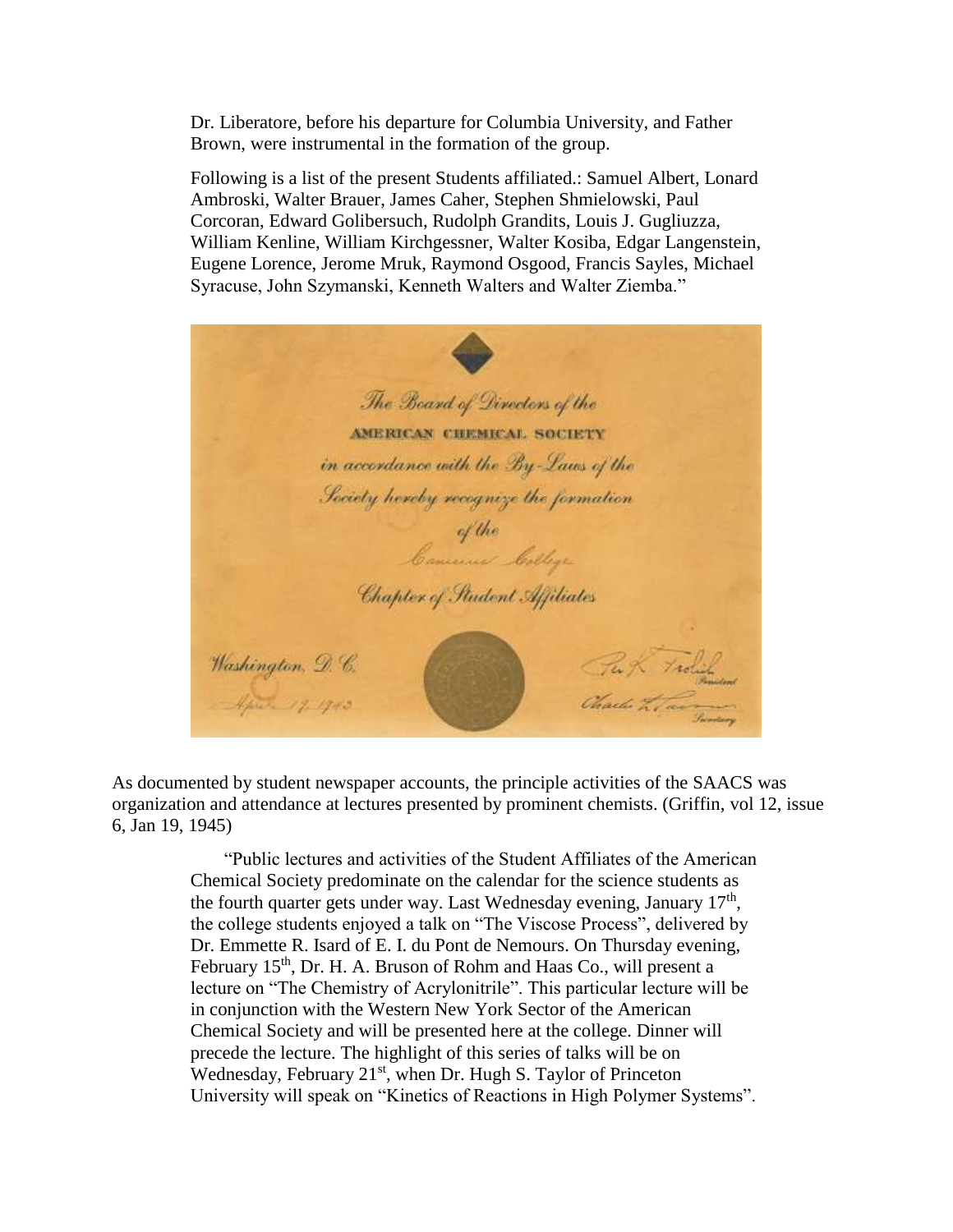Father T. Joseph Brown, S.J., head of the Chemistry Department, announced that there are now forty-five college men in the Student Affiliate group of the American Chemical Society of which Henry Ph. Heubusch is chairman. Election of the remaining officers will be held next Monday at 2 p.m."

Another prominent organization was the Alumni Chemical Society of the College. An article in the student newspaper describes lectures by prominent chemists with industries extended to the Student Affiliates. In those days an "institution" was "directive". (Griffin, vol 14, Jan 17, 1947)

> "Dr. Charles C. Price, Head of the Chemistry Department of the University of Notre Dame, and winner of the American Chemical Society Award in Pure Chemistry, in 1946, for his highly creative work in the study of reactions of olefinic and aromatic substitution, will be the speaker at the next meeting of the Alumni Chemical Society to be held on Tuesday evening, February 4<sup>th</sup>. Dr. Price will speak on "The Influence of Substituents on the Polarity of the Benzene Ring."

### Other Talks

Dr. Price received his Ph.D. degree from Harvard in 1936 and his early researches dealt with the mechanism of substitution reactions in the benzene ring, a field in which he has made notable contributions. Later he extended his studies to the reactions of unsaturated compounds in general.

Other talks to be given in the present series are:

March 3rd, "Some Days in a Research Chemist's Life," by Dr. Wesley Minnis. Dr. Minnis is Chairman of the Western New York Section of the American Chemical Society and Research Director for the National Aniline Division of the Allied Chemical & Dye Corporation.

March 31<sup>st</sup>, "Pilotless Aircraft" by Dr. C. C. Furnas, who is Director of the Cornell Aeronautical Laboratory of the Cornell Research Foundation, Inc.

Lectures in Science Building

May 5<sup>th</sup>, "Operation Crossroads" by Walter J. Murphy, Editor of "Chemical and Engineering News," the news magazine of the chemical world and a publication of the American Chemical Society.

Members of the Student Affiliate of the American Chemical Society, the student body, their parents and friends are invited to attend Dr. Price's lecture and the other lectures in the series. Lectures are held in Room 27 of the Horan O'Donnell Science Building beginning at 8:30 p.m.

Over the period of the early 1970's to the 1980's activities of the Student Affiliate of the ACS evolved from primarily academic to a combination of academic-social to mainly a social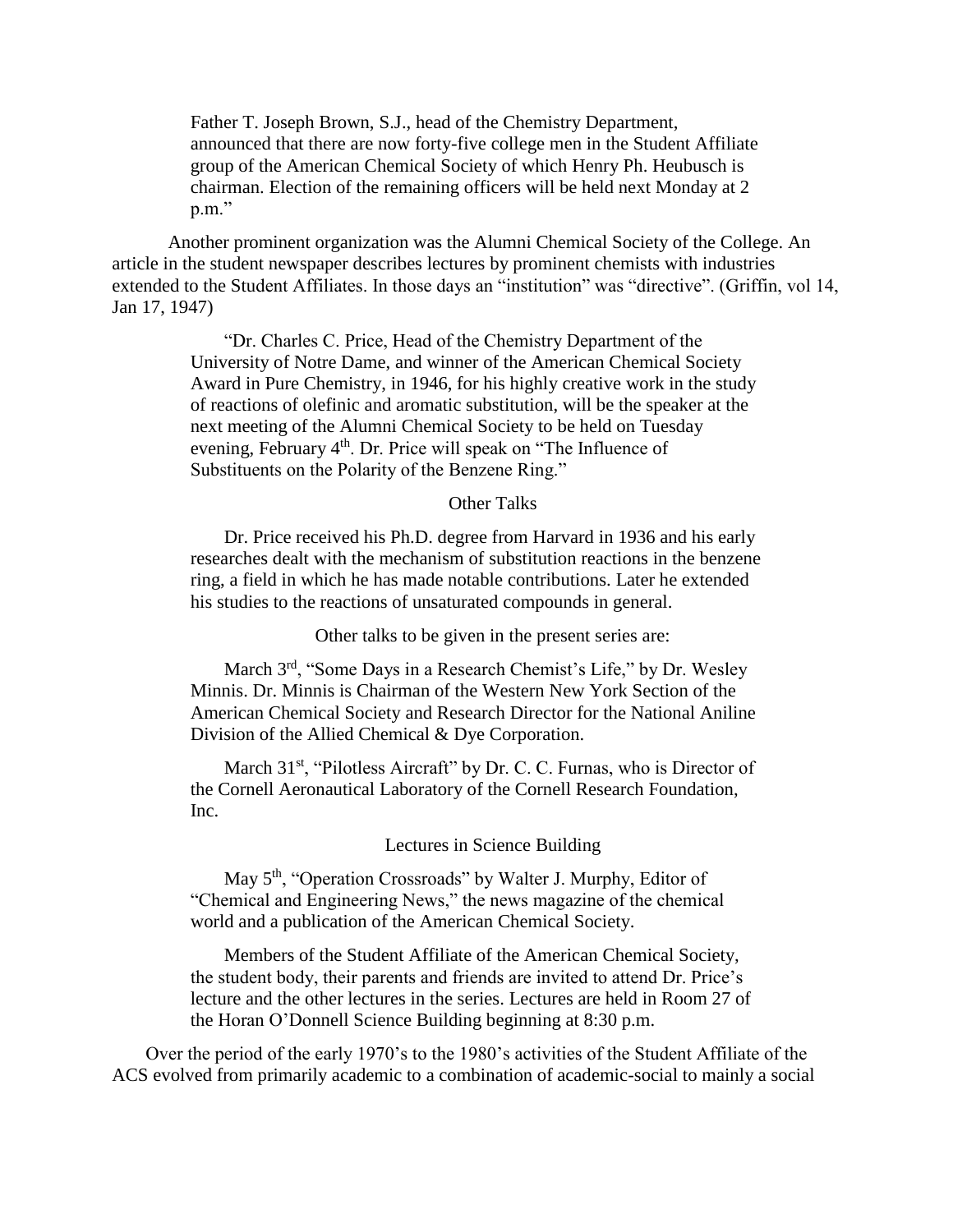organization. The student organization is primarily responsible for selecting the Crowdle Award recipient (described in another section) but most activities are socially oriented outreach events.

Below is a list of annual chapter events with attached photos.

### **Summer Research Picnic**

For nearly 20 years between 1997 and 2017, students and faculty involved in the summer research program enjoyed food, drinks and games at the beach. The venue was the cottage of Joe Bieron and Peg Weis at Crystal Beach on the Canadian shore of Lake Erie. (The little people in the photo are faculty family)



## **Christmas Party**

In recent years, the students and family hold a Christmas party, hosted by Dr. Mary O'Sullivan. In addition to liquid refreshments, potluck dishes and good cheer, there is a gift exchange that challenges the creativity of the participants. The young children of faculty always enliven the event.

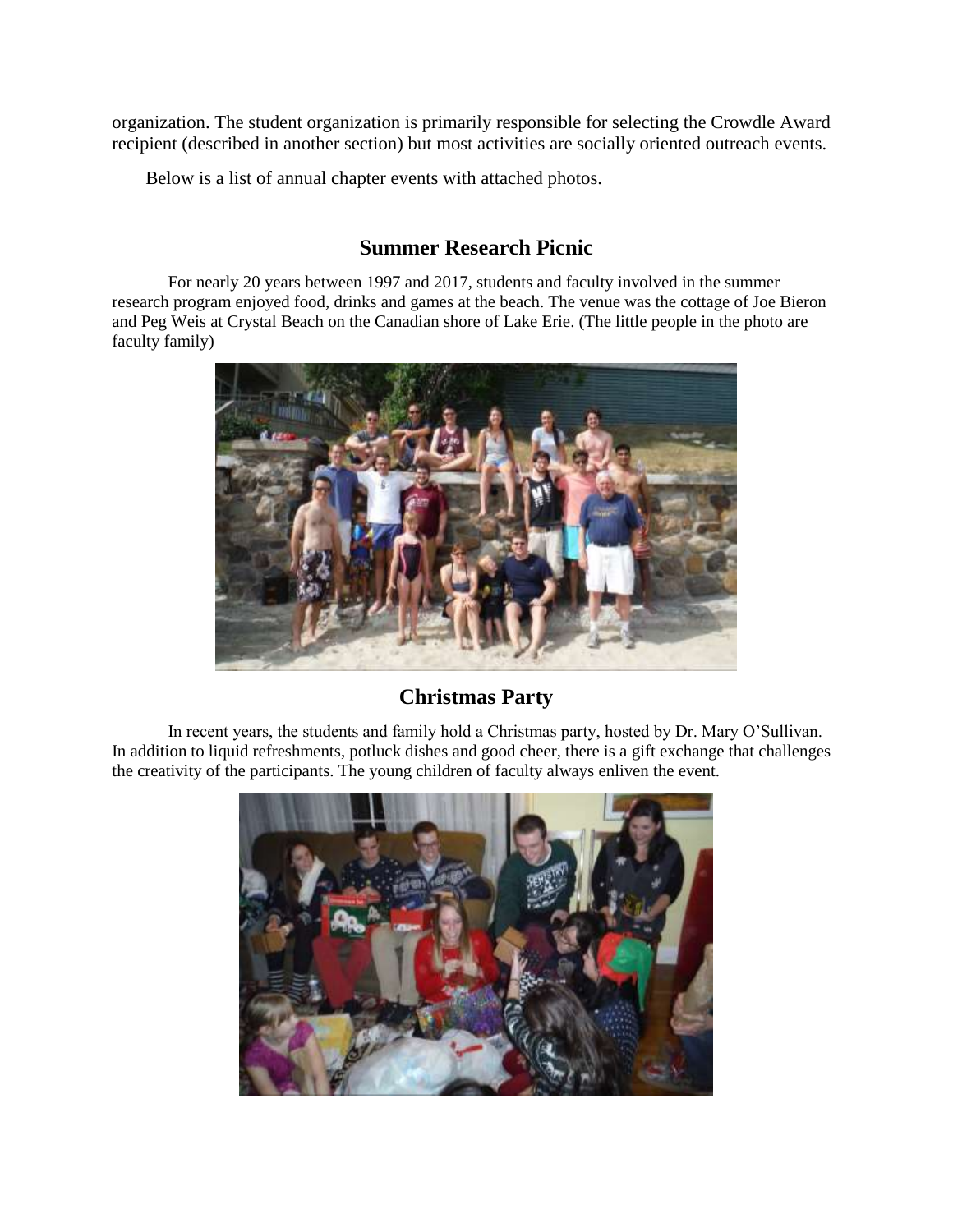## **End of Year Banquet**

A long-standing celebration in the faculty-student banquet at the end of the academic year. Student awards are announced, faculty are recognized, and the occasion offers a time for everyone to get dressed up for this big event.



## **Hands-On Chemistry Demonstrations**

A nationally sponsored Chemistry Week provides an opportunity for students to visit local schools and conduct demonstrations to generate interest in chemistry.

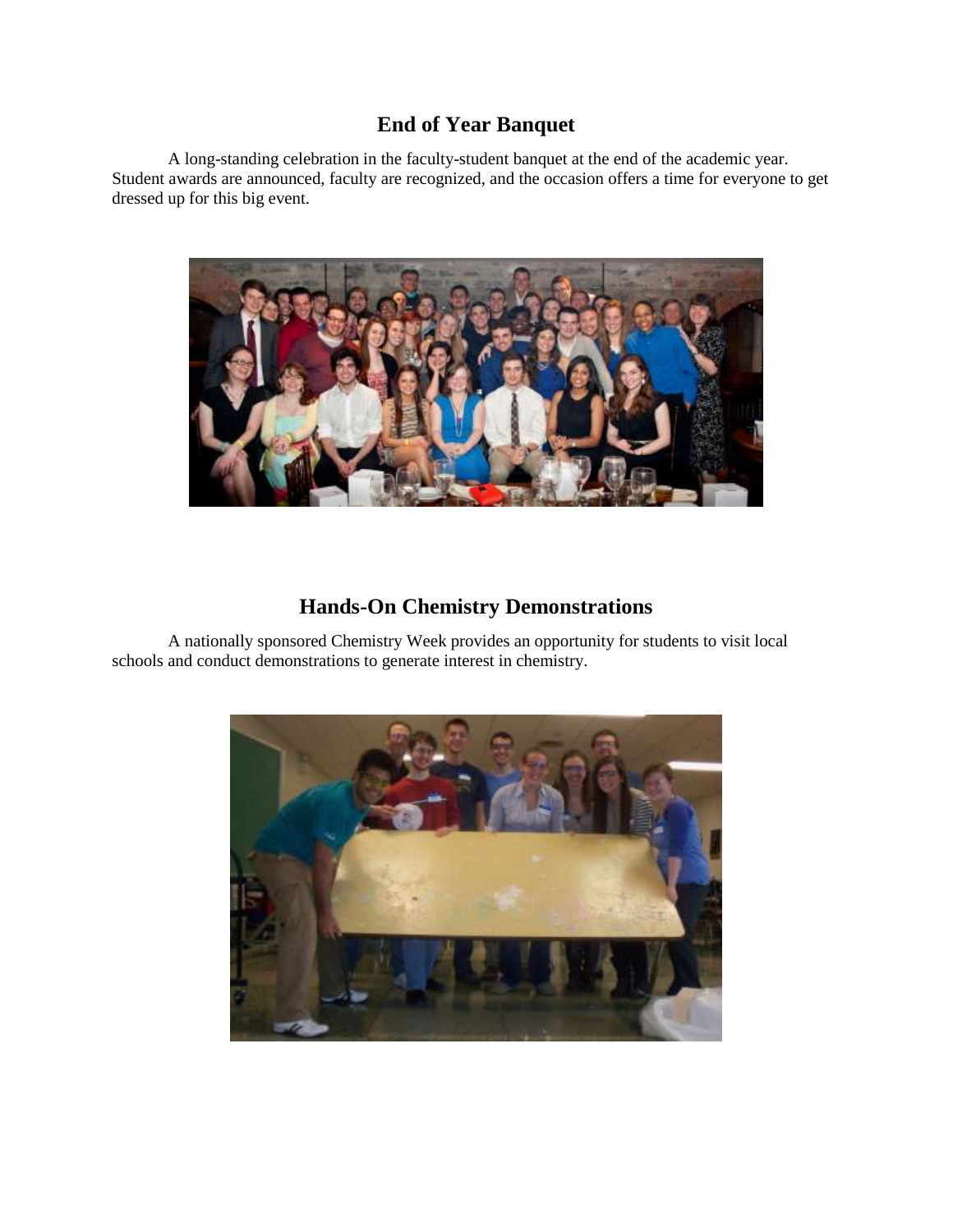### **Hands-On Chemistry Demonstrations for the Kids**

To fifth graders, chemistry experiments are like magic and exciting. Silly putty never loses its attraction to youngsters.



## **Social/Team Building ACS vs. βββ Football Game**

Competition between Chemistry and Biology students always exists and the traditional football game at Thanksgiving is a very competitive event. For some faculty and students the day ends in the Emergency Room at Sister's Hospital.

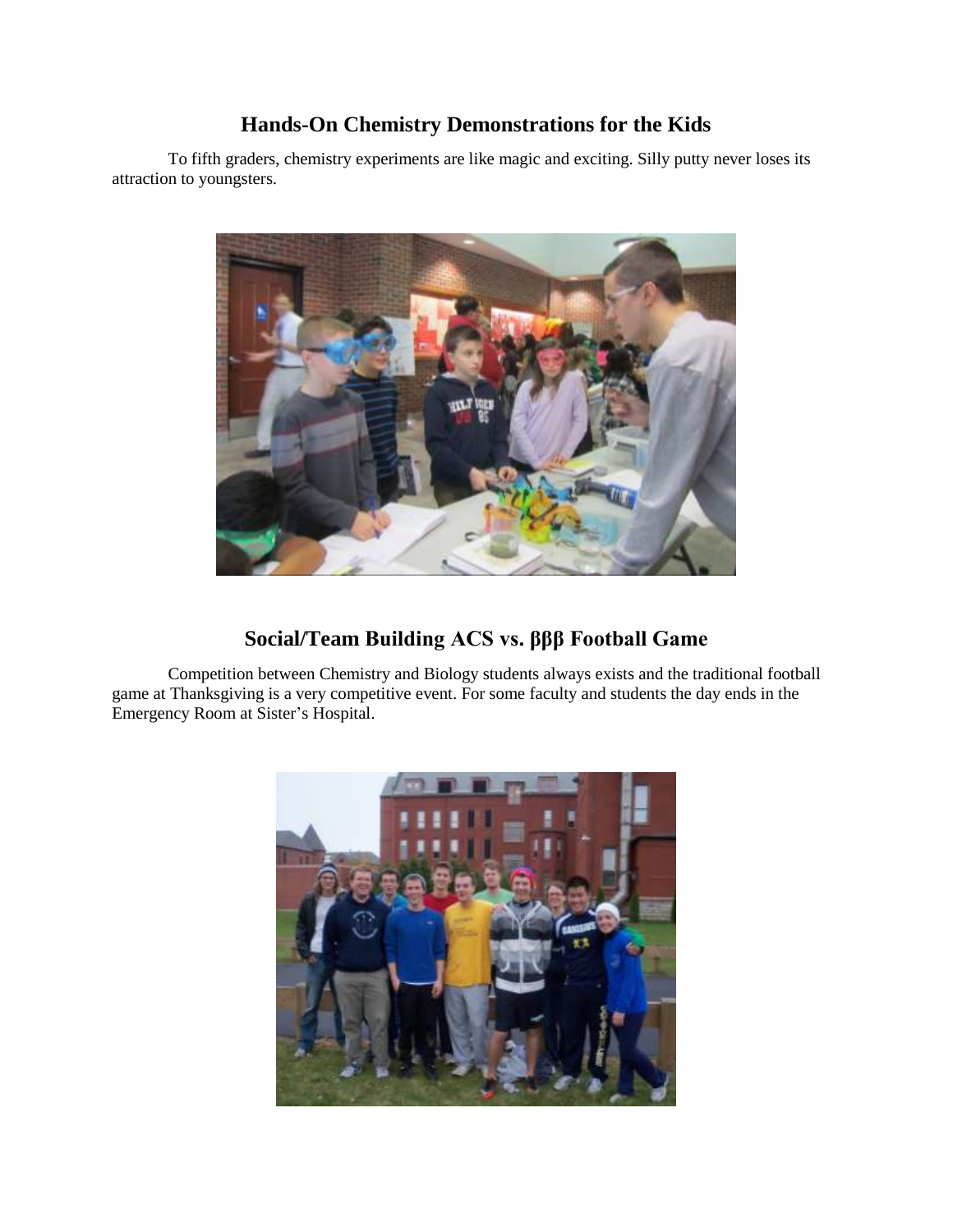# **Social/Team Building Bowling**

Bowling has always been a popular sport in Buffalo and a midnight gathering at a local bowling alley is an annual event to provide another occasion to socialize.



# **Tour of NASA**

A time-honored tradition is for faculty and students to tour science laboratories and industrial chemical plants. Shown here is a group touring the NASA facility in Cleveland.

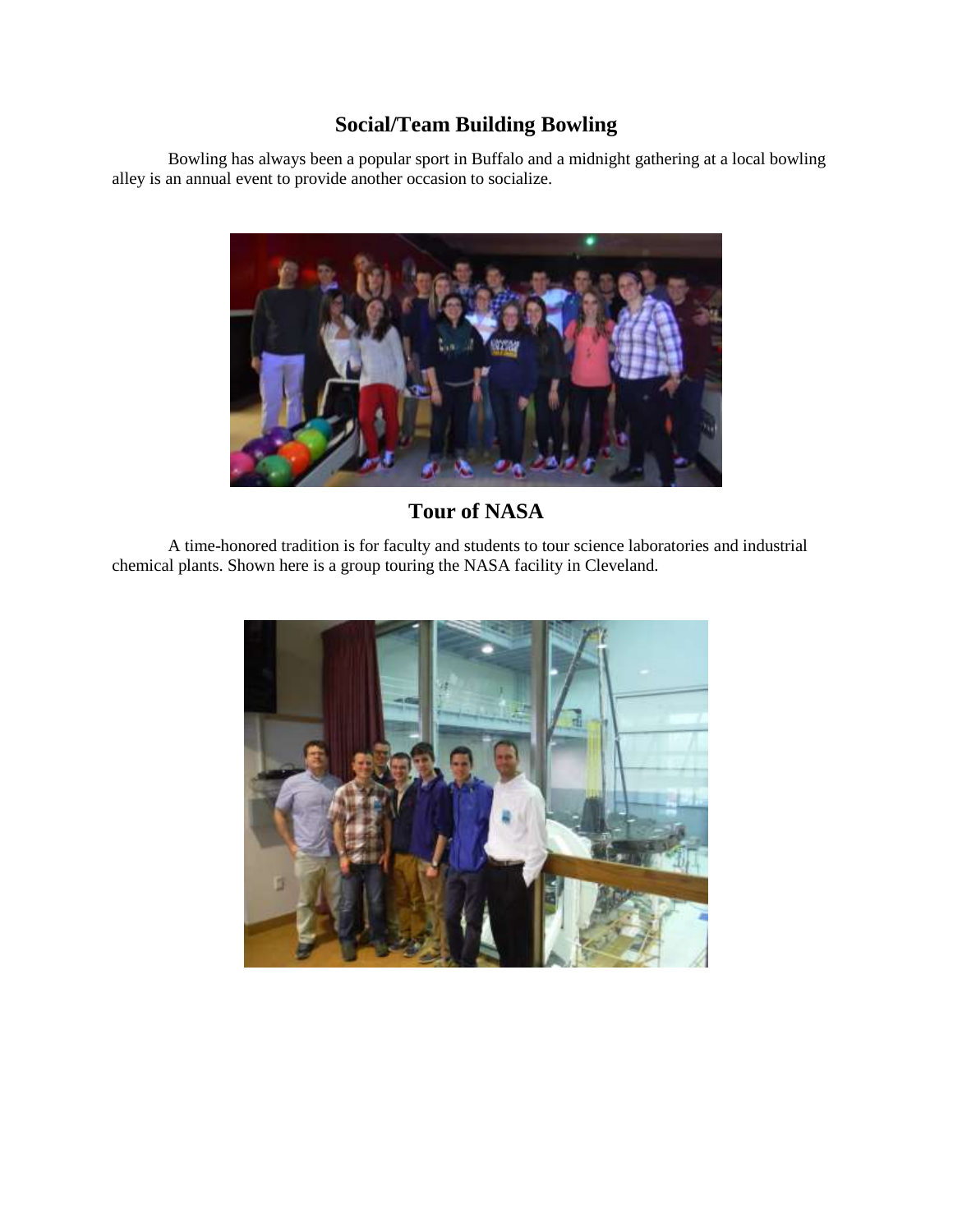## **Tour of Honeywell**

The large chemical industry in Western New York provides good opportunities for site tours. Honeywell Research Labs developed fluorinated hydrocarbons for air conditioners. Chemistry Department alumni employed there arranged for the site visit.



**Habitat for Humanity**

Social outreach is an educational component to the college experience and the ACS organization provides a group opportunity to be involved in the community.

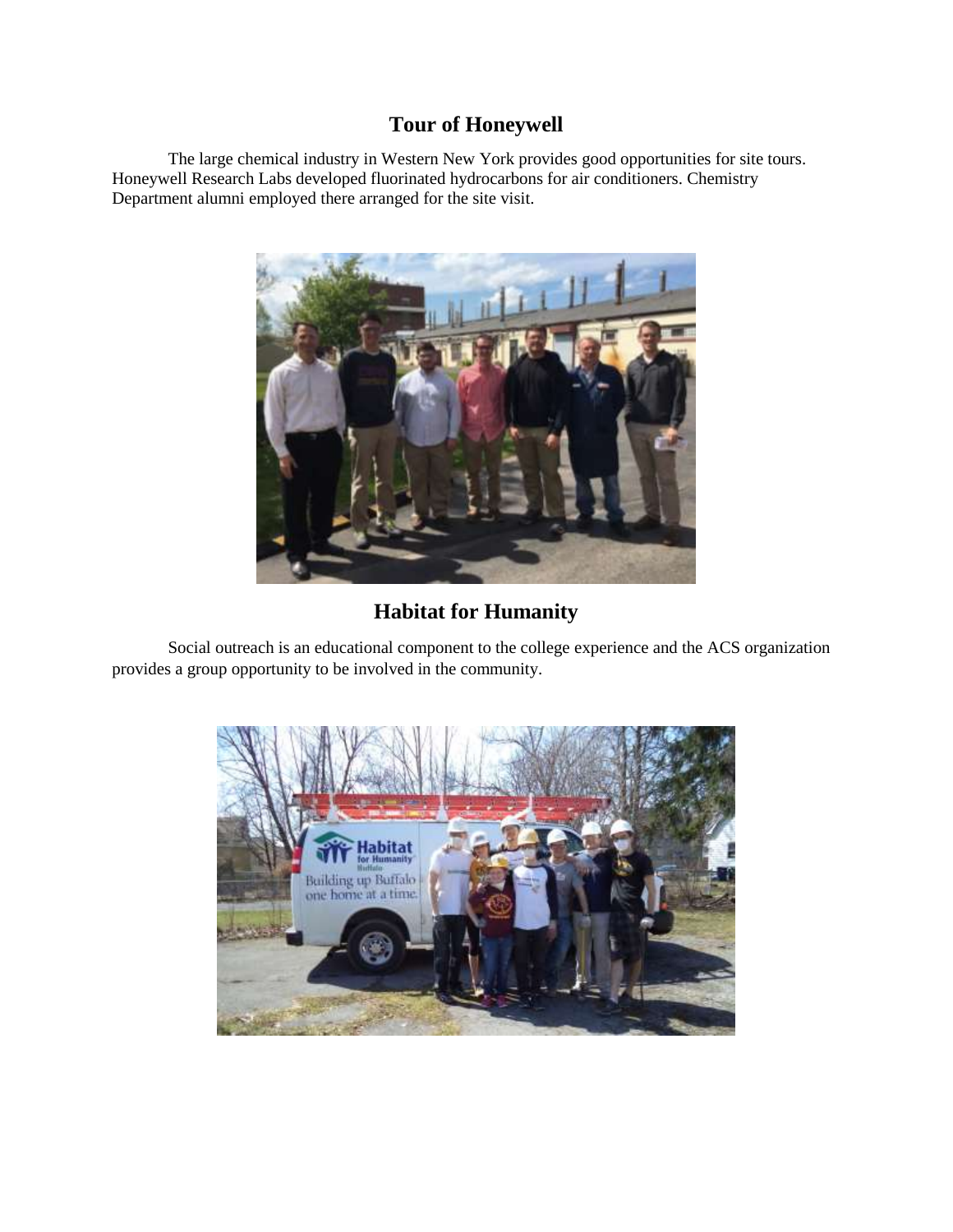### **Boat Party**

Buffalo is located on the shore of Lake Erie and a variety of industries and grain elevators are located in the harbor. A boat tour provides for both a shore event and an educational opportunity.



Here is an excerpt from the Canisius Chronicle, February 1995 that highlights the national award won by the Student affiliate that year.

### **"Lightning strikes thrice for student ACS chapter**

From their casual joshing, one might surmise they're just friends who happen to share the same academic major. And that's what they are.

The strength of the friendships among its members is one reason for the extraordinary vitality of the Canisius College student chapter of the American Chemical Society (ACS). This year, for the third time in four years, the national organization has cited Canisius chapter as outstanding – an honor accorded to fewer than three percent of the 880 student ACS affiliates in the country.

American Chemical Society President Ned D. Heindel says all student chapters are required to submit annual reports of their activities, which are reviewed by the ACS Committee on Education. The committee then selects outstanding chapters on the basis of those reports.

What's the secret of this chapter's success? Brian Hill ('95) says chapter members enjoy "a certain bonding – but not a hydrogen bonding," he specifies with a smile. "We feel a deep connection with each other."

"We're coming from a similar educational background, so the conversations tend to get interesting, and everyone's involved. We all know each other," says Steve Szczepankiewicz ('96), chapter treasurer.